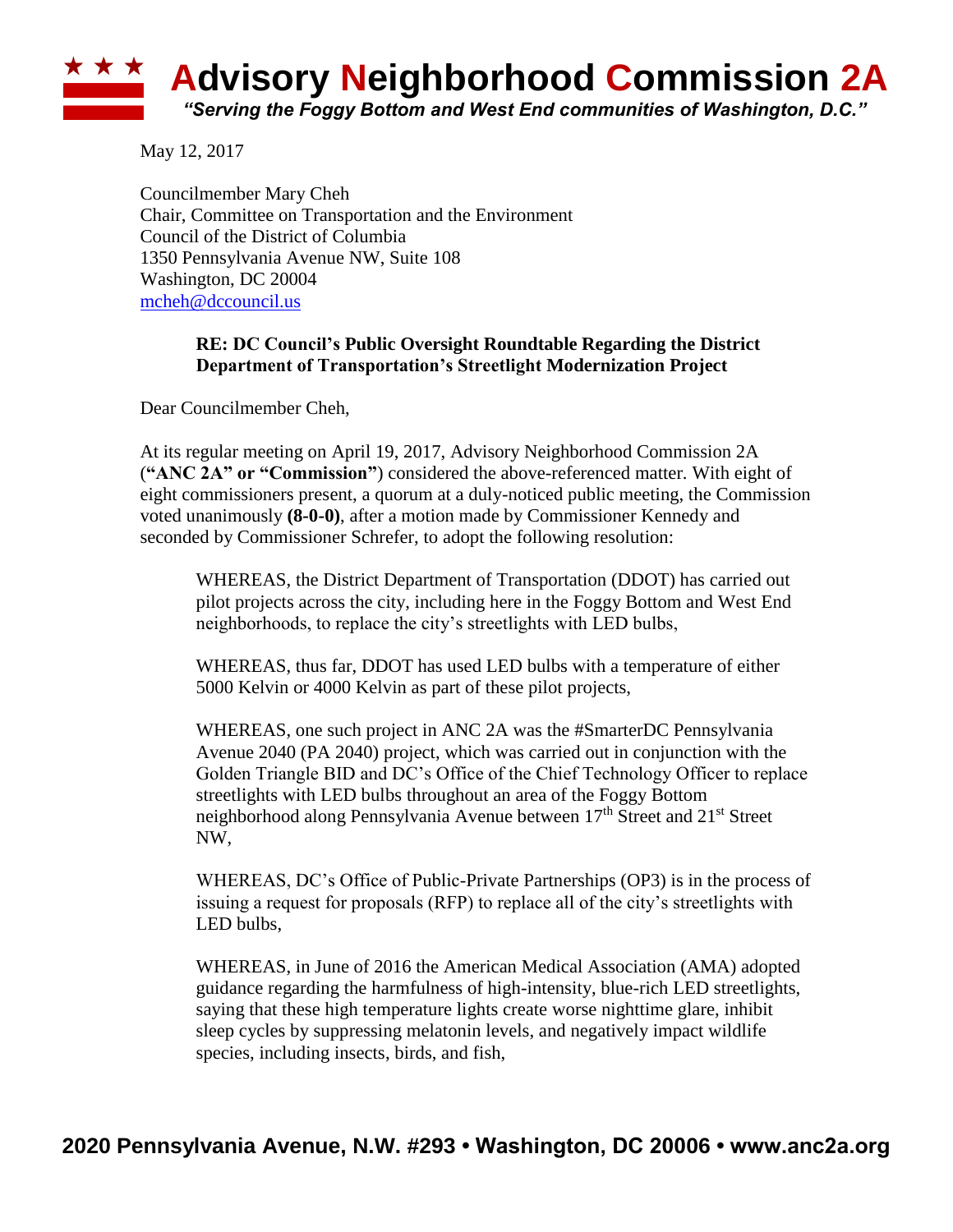#### ★ ★ ★ **Advisory Neighborhood Commission 2A** *"Serving the Foggy Bottom and West End communities of Washington, D.C."*

WHEREAS, the AMA specifically recommended, as part of their adopted guidance, that cities install LED streetlights with the lowest possible temperature,

WHEREAS, the DC Street Light Task Force, which has been studying DC's installation of LED streetlights for an extensive period of time, has advocated for the installation of 2700 Kelvin LED bulbs, which have a lower intensity and level of blue light than the 5000 Kelvin and 4000 Kelvin bulbs that DDOT is currently installing,

WHEREAS, other American cities, including Phoenix, Arizona, have taken steps to mandate that they are only installing low-intensity LED streetlights, including specifically the 2700 Kelvin LED bulbs,

WHEREAS, ANC 2A has heard extensive concerns from local residents about the impact that DC's current high-intensity LED streetlights have on glare, sleep cycles, and local wildlife, and

WHEREAS, DDOT has agreed to temporarily halt the further installation of LED streetlights in order to allow the DC Council to hear comments from the community regarding the installation work.

THEREFORE, BE IT RESOLVED that ANC 2A supports the work of the DC Street Light Task Force in advocating for the installation of lower-intensity LED streetlights across the city.

BE IT FURTHER RESOLVED that ANC 2A requests the District Department of Transportation install 2700 Kelvin LED bulbs as part of the streetlight replacement process, as recommended by the American Medical Association and implemented in other American cities.

Commissioner Patrick Kennedy  $(2A01@anc.doc.gov)$  is the Commission's representative in this matter.

ON BEHALF OF THE COMMISSION.

Sincerely,

Thurping

Patrick Kennedy Chairperson

CC: Councilmember Jack Evans, Ward 2 Councilmember Brandon Todd, Ward 4

## **2020 Pennsylvania Avenue, N.W. #293 • Washington, DC 20006 • www.anc2a.org**